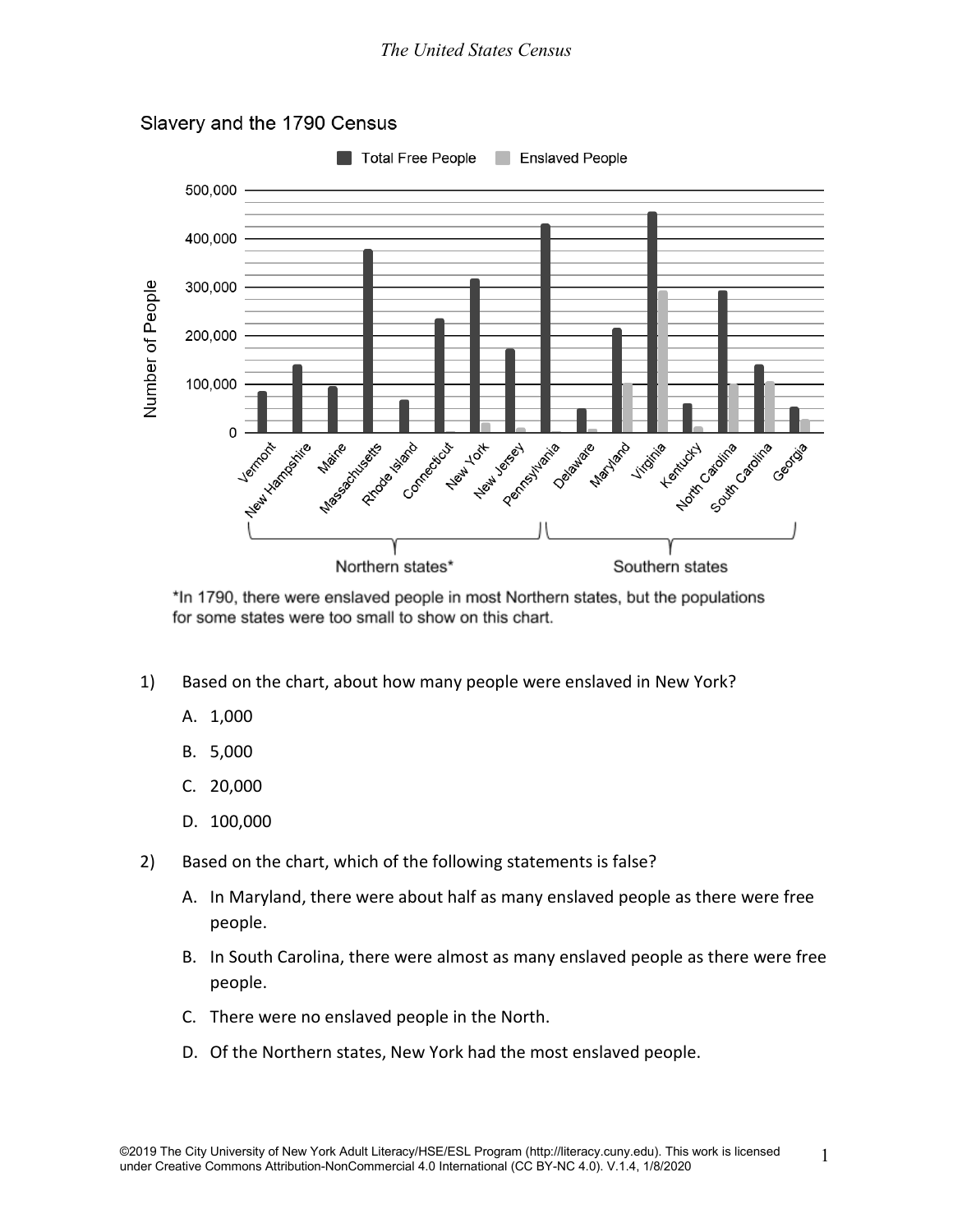- 3) The total population of Virginia in 1790 was 747,610 and the enslaved population was 292,627. Approximately what percentage of Virginia's population was enslaved?
	- A. 3%
	- B. 10%
	- C. 20%
	- D. 40%
- 4) In which state was a higher percentage of the population enslaved compared with Virginia?

| <b>Call Print</b><br>Names of heads                                                             |                                |                                           |     |                      |
|-------------------------------------------------------------------------------------------------|--------------------------------|-------------------------------------------|-----|----------------------|
| Families                                                                                        |                                |                                           |     |                      |
| Abstract of the County<br>Journ of Ottego  0.563<br>Caughnawage.<br>.1128<br>Pollatines.<br>805 | $-427$<br>1068<br>815          | tos<br>7928<br>$-1582$                    | 10  | 8<br>/33<br>102      |
| Mohawk,   1088<br>girman Flatty 354<br>Herkemer  406                                            | $-1141$<br>$-301$<br>$-388$    | $-2002$<br>$-630$ . 2<br>$-722$<br>$-749$ |     | ווו<br>20<br>$\beta$ |
| Whites Town  689 .443<br>Chemung &C.<br>Canajonhamie<br>1648<br>Harpers/celd<br>524             | $648 - 644$<br>.1538<br>$-424$ | $-1091$<br>2868<br>$-772$                 |     |                      |
| Chenango H.<br>Total County Montgomery 7866                                                     | $-12$<br>7201                  | 20<br>73/52                               | 415 |                      |

## **Why do we use the term** *enslaved people* **instead of** *slave***s?**

We say *enslaved people* instead of *slaves* because it helps us remember that we are talking about people. For some enslaved people, being in slavery was a temporary position because they were able to escape or buy their freedom. Most people were never able to escape slavery, but they remained people first. The word *enslaved* also reminds us that people don't just become slaves. They were enslaved by other people.

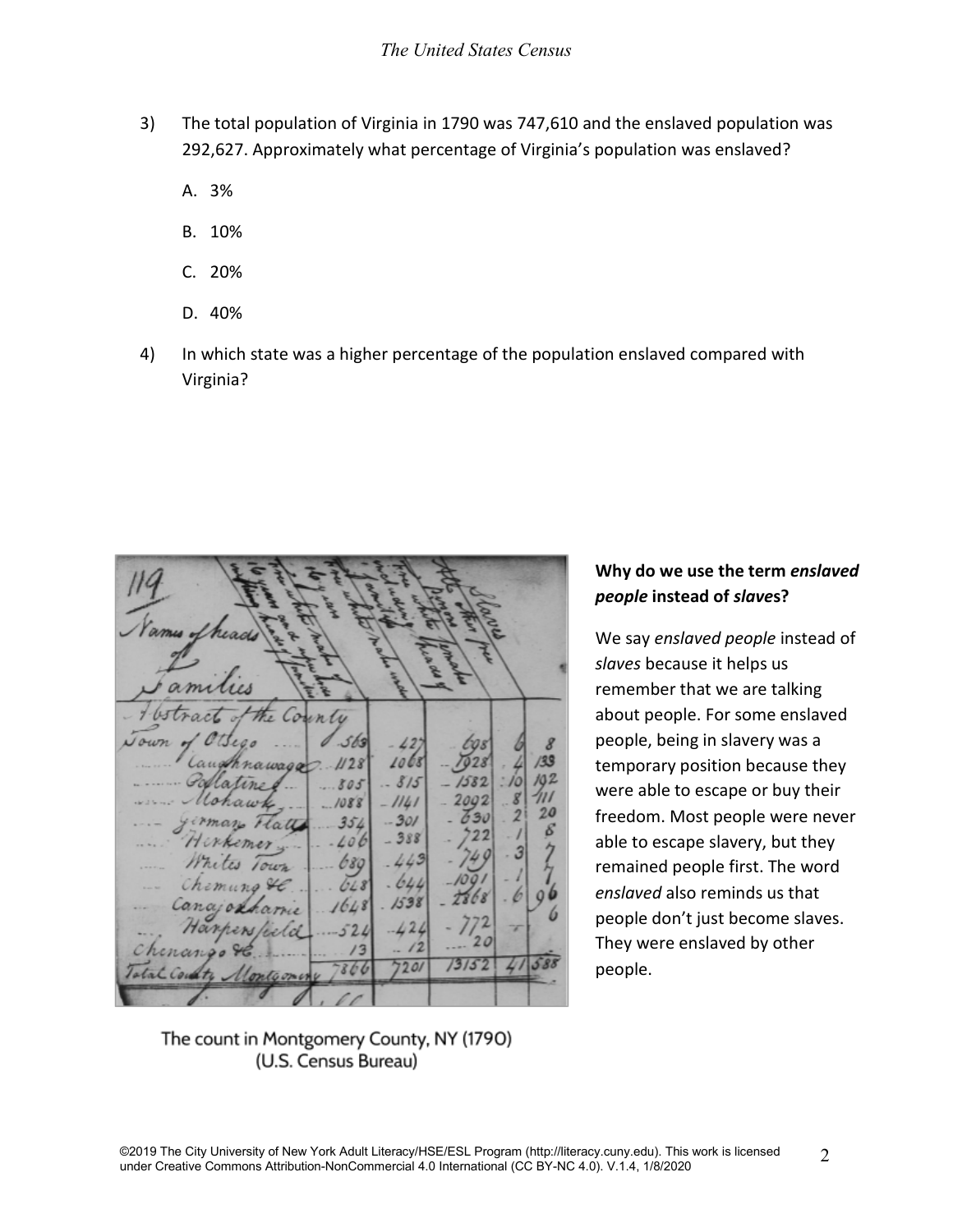## *The United States Census*

In the town of Flatbush in Brooklyn, NY, the 1790 census surveyed heads of families in each of the five categories:

| white males<br>$\geq$ 16 years | white males<br>$<$ 16 years | white females | All other free<br>persons | Slaves | Total |
|--------------------------------|-----------------------------|---------------|---------------------------|--------|-------|
| 160                            | 153                         | 238           | 12                        | 378    |       |

Vames of headeof familie raidus Bennet.  $O<sup>2</sup>$ Rapalje  $\overline{\mathbf{3}}$  $000$ ״ Eldre a Gendrich Eldrid Bette a Smidecke  $\alpha$  $\alpha$ Tornwell Le Willia ward. 99 Jotal  $25$ 48  $3L$  $30<sub>o</sub>$ 53  $\overline{z}$ 104 56 82 82  $139$ 53  $24$ 78  $\mathbf{S}^{\prime}$ Total in the To  $160$  $153$ 238  $\sqrt{2}$ 

5) What do you notice about the count for Flatbush?

Some households and the totals for the town of Flatbush (Brooklyn), NY (1790) (U.S. Census Bureau)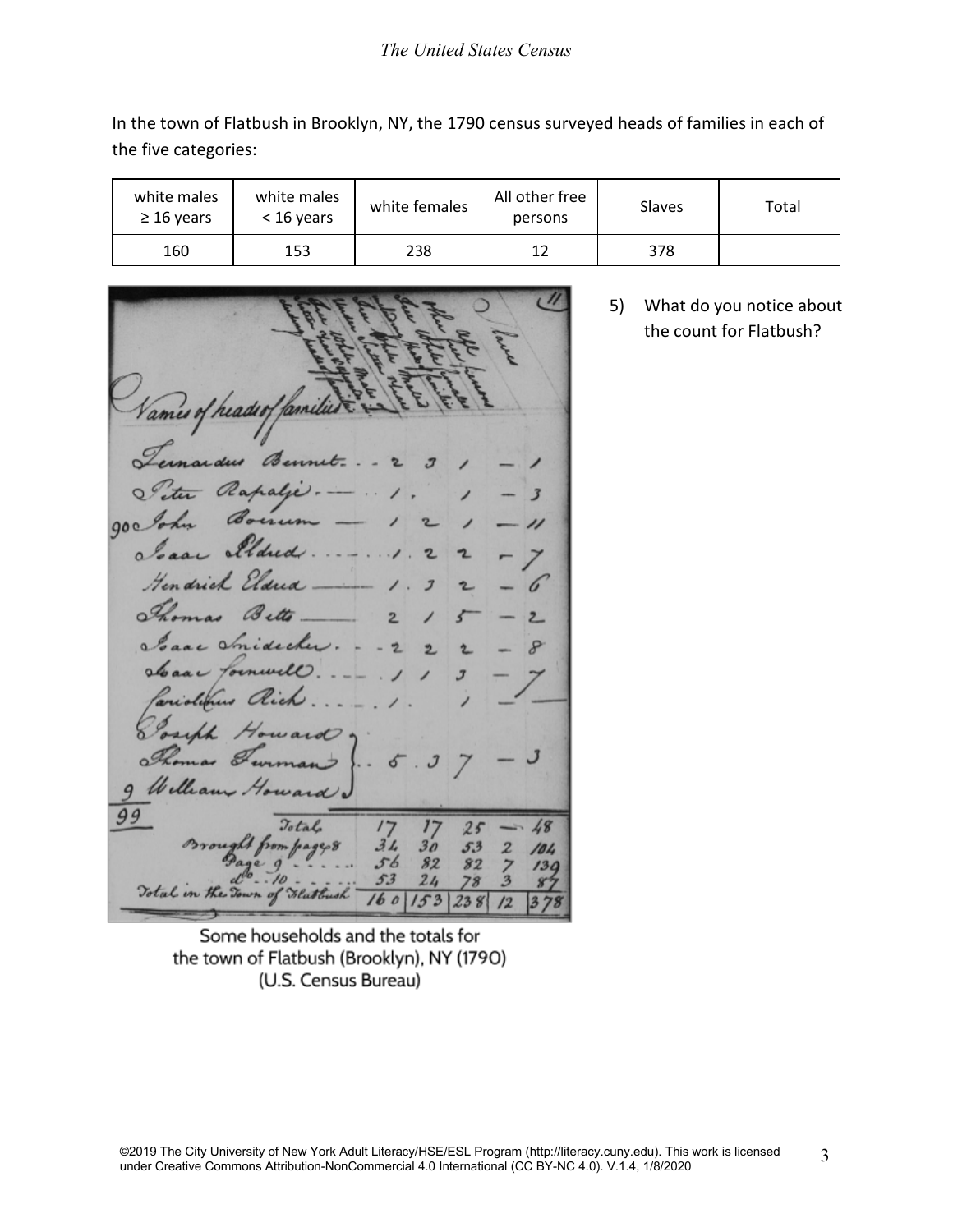As you know, a census is a count of people in an area. Another way to say census is *enumeration*, since *enumerate* means "to count." A census worker who goes door-to-door counting people is called an *enumerator* (or someone who counts). In 1790, enumerators counted people in the original 13 states. They included the districts of Kentucky, Maine, and Vermont even though they were not states yet.

Think about how this information was collected. There was no Internet, no telephone system, and no United States Post Office. Enumerators traveled all over the states, probably by horse, visiting each household and taking notes on the people who lived there. Enumerators knew how to read and write, but many people they visited did not. The census takers interviewed the head of each household (usually considered to be a man), who told them the num-ber of persons in each household.

Both George Washington and Thomas Jefferson thought that the final count in 1790 was lower than it should have been (an *undercount*). They thought the true population of the country was more than the 3.9 million inhabitants counted in the census.

6) What are some possible reasons people would not have been counted in the 1790 census?

At this point it is hard to know how many people were left out of the count, but we know that many African-American, Native Americans, and other people of color were undercounted or not counted at all when the census was done early in this country's history. Native Americans living on reservations were not counted.

Note: When Europeans first colonized the land that is now the United States, there were different indigenous people already living on it. As Europeans took over the land, they set aside certain areas of land and forced the indigenous people to live there. The land set aside for indigenous people is called a reservation.

7) What are some reasons why people from these specific groups would not have been included in the count?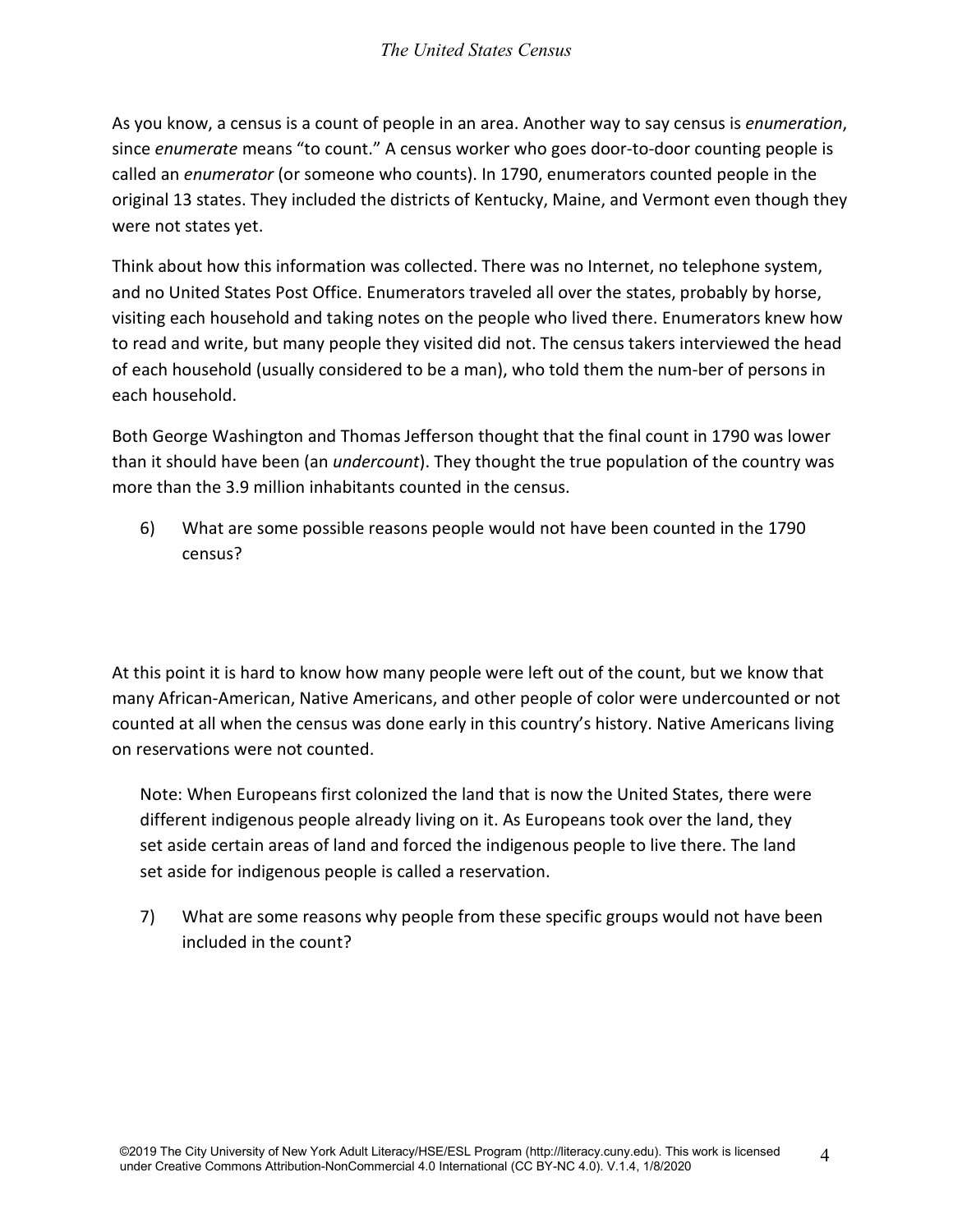We don't really know the percentage of people who were able to read and write in the United States in 1790. The enumerators didn't ask about the ability to read and write in the first census. We do know the percentage of people who knew how to read in later years because a question about literacy was included in the census starting in 1870, just seven years after the Emancipation Proclamation<sup>[1](#page-4-0)</sup> and five years after the end of the Civil War.

The graph below, based on data from the Census Bureau, shows the percentage of people who could read and write in any language, at different times in our nation's history. *Literacy* means the ability to read and write. A *literacy rate* is the percentage of people in a group who can read and write.



Literacy Rates in the United States (1870-1980)

<span id="page-4-0"></span> $1$  In 1863, during the Civil War, the Emancipation Proclamation by President Abraham Lincoln freed more than 3.5 million enslaved African-Americans in the southern Confederate states at war with the North. People enslaved in other states were freed by the Thirteenth Amendment to the U.S. Constitution in 1865.